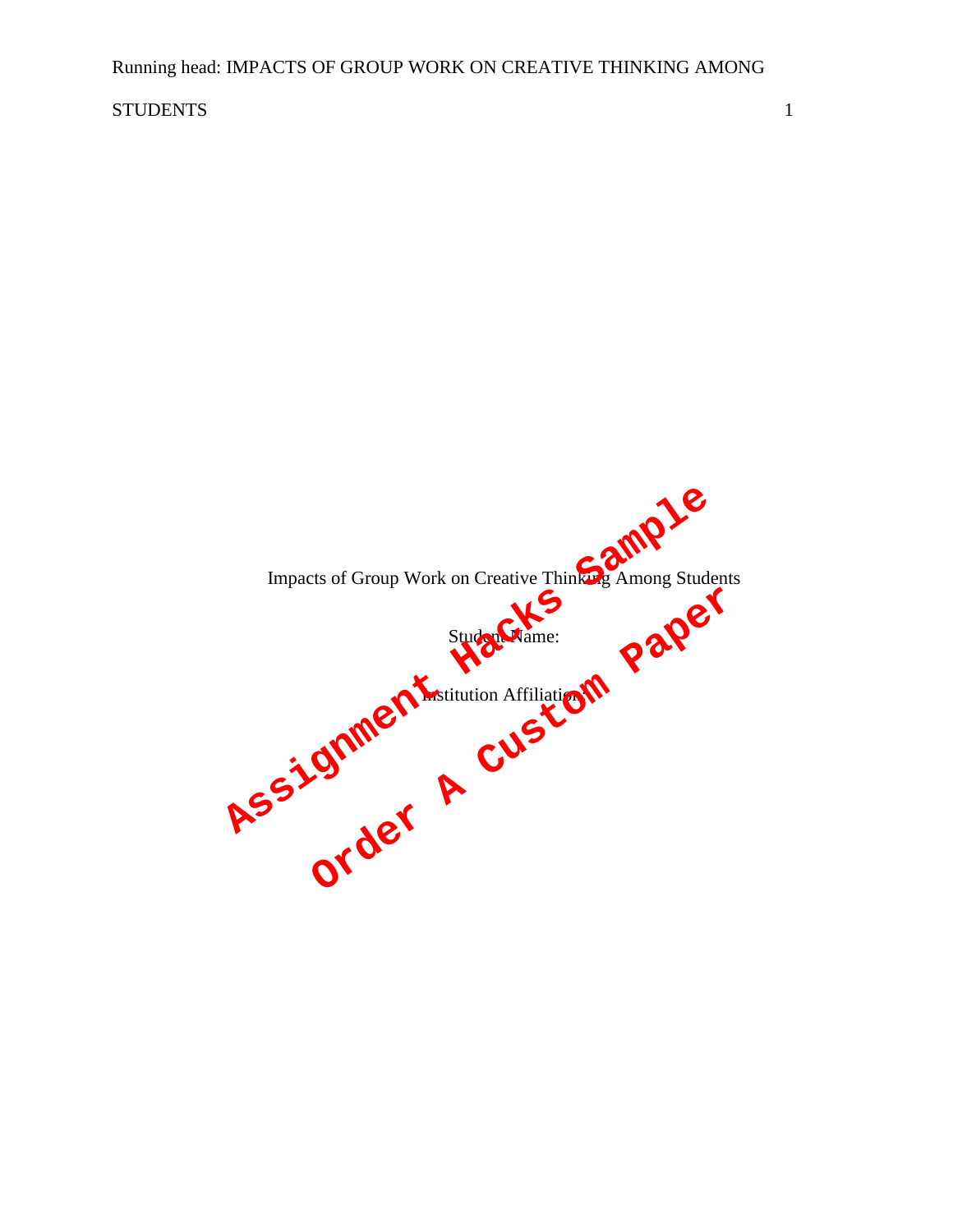# ABSTRACT

Most academicians, philosophers, technocrats and business leader urge that change is inevitable. But do they state the exact cause of change? In reality, change occurs when the normal circumstances take a new direction completely different from the current state of affairs. Transformation is brought about by new ways, situations, environment, and methods of carrying out different aspects of life. Change can be associated with creativity. Creative processes are all over our daily routines that bring about new ways of doing things. To define creativity is the first step before establishing how it can be enhanced. As previously mentioned, creativity is most appreciated as music and art. However, this perspective is wrong. In fact, creativity can be defined as the process that involves the regeneration of new ideas for  $\frac{d}{d\mathbf{u}}$  mormal tasks. For these ideas to be part of a creative process, they must have accompanying benefits that entirely involve making it easier to carry out a certain activity. Then this perspective, we can recognize the positive benefit associated with creativity. It an important process that societies need to develop. There are a number of aspects that are referred to as callysts of creative thinking. Among these aspects is group work effectively. This paper explores how working as groups defined as the process that involves the regeneration of new ideas for dependent these ideas to be part of a creative process, they must have according benefits the movies making it easier to carry out a certain activity. Curry out a certain activity with this perspective. Can are the dividend with creativity. This perfect in process that societive the original space of a spectral are referred to as **Culture of the societive of the contract**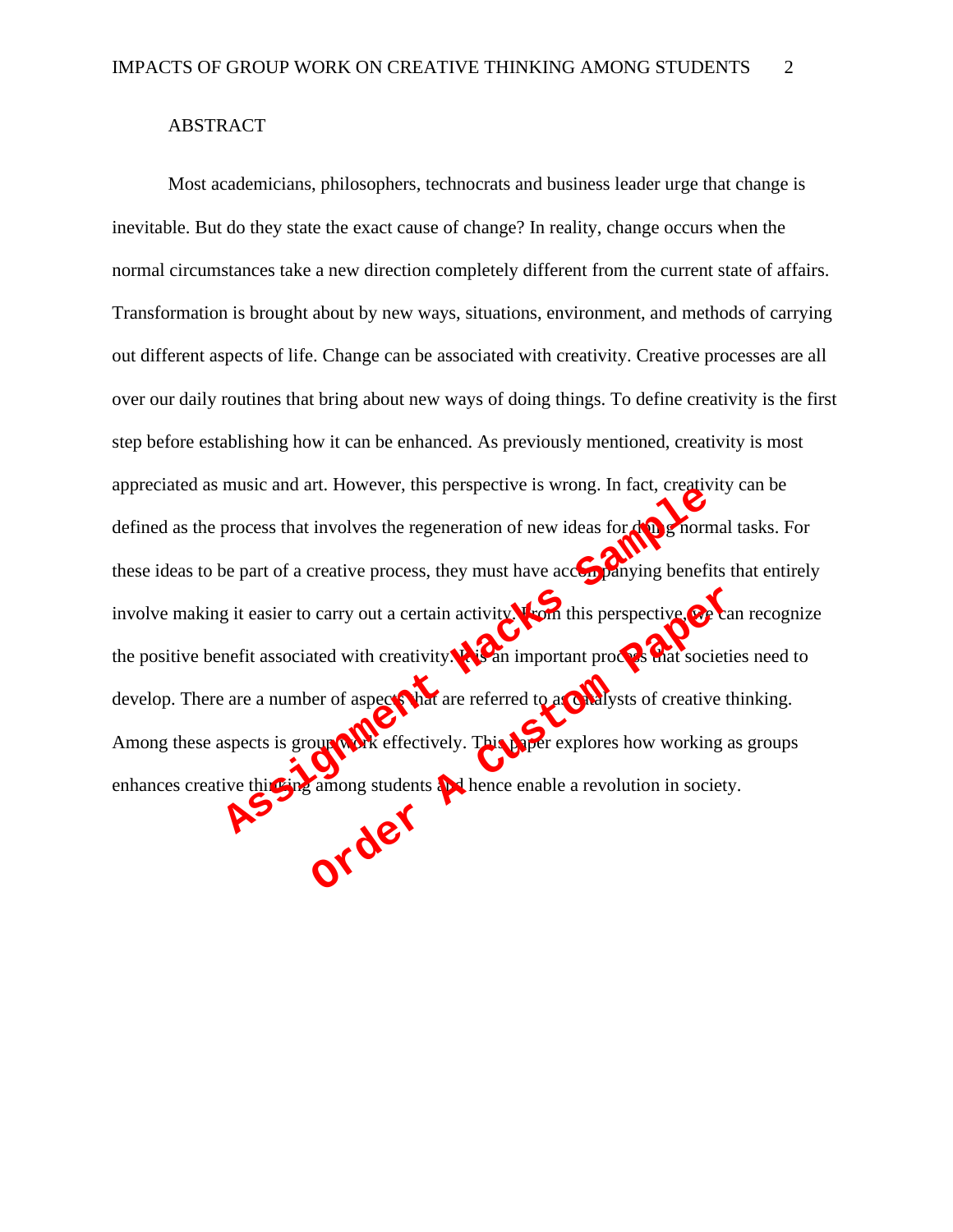### INTRODUCTION

According to DeSchryyer and Yadav, 2015, computational thinking is one of the major aspects that enhance creative thinking. "Technological advancements have encouraged use of new learning strategies with computational thinking to equip learners with problem solving and critical thinking skills (DeSchryyer and Yadav, 2015). This perspective towards creativity thinking enhancement helps to build the following foundational aspects of creative development.

# INTEGRATION OF LITERARY SOURCES

The technology uses networks that enable learners to interact with the rest of the world. Use of digital devices, web-based devices which are of high processing speed enables a learner to quickly meet and interact with other learners in different geographical locations whose learning perspectives are different and enable the learners to link up, exchange information on the internet. For instance, a learner in the United States who wishes if a certain activity can be done with the least time possible gets into the internet and meets a demonstration for a faster method from a person in China,  $\mathbf{I}$  in the easier for the  $\mathbf{C}$  arner to appreciate the fundamentals of that technique. The internet, for instance, is a great source of a literature review. Before a creative process is generated, an individual has to interact with the current information already available to be able to think of a better technique (DeSchryyer & Yadav, 2015). tevices, web-based devices which are of high processing speak ent<br>t and interact with other learners in different geographical location<br>ectives are different and enable the learners link up, exchange in<br>or instance, a lear Extreme and enable the learners in the United Soles who wishes if a Culture and a learner in the United Soles who wishes if a Culture active solel and the enterned and meet Codemonstration for the casier for the Current to

Computational processes put learners to open thinking. It helps the student appreciate new knowledge and positively recognize the contributions made by others as that of credible importance. This forms the basis of group work for learners in that it enables students in different disciplines to appreciate what other people have to contribute towards solving a problem. In fact, failure to appreciate new knowledge from others hinders creative thinking. Students are thus set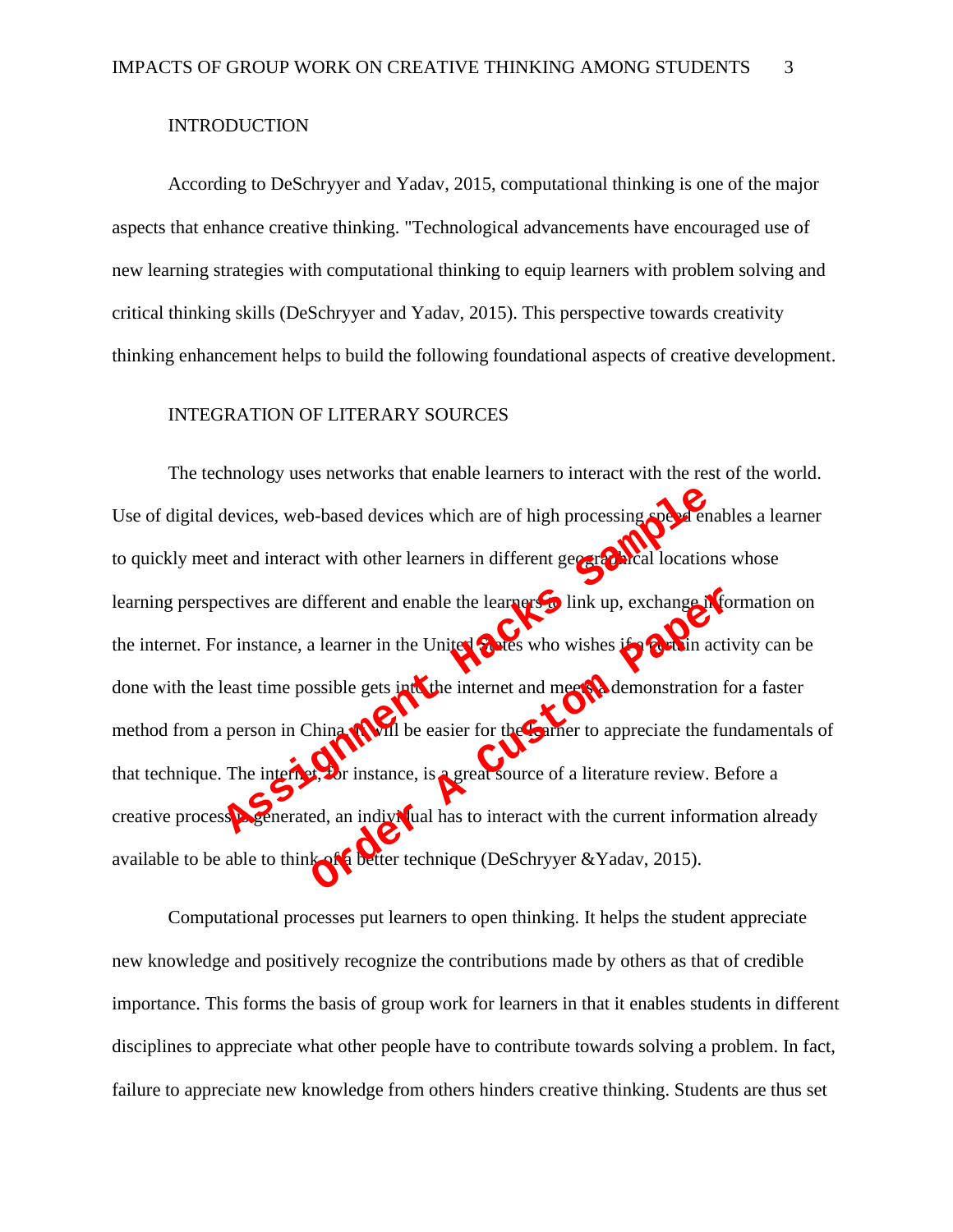for a challenge to reason out new ways for approaching a specific problem. Therefore, integrated literary sources are typical representations of group efforts that enable creative thinking.

#### DIVERSITY IN GROUP WORK ENHANCES CREATIVITY

Divergent thinking leads to competition in solving a problem. Normally when challenged, a human being will reason a way out to outshine the competing brains. This is the reason why group work brings about creativity. When students come together to discuss a certain phenomenon, different views will be brought to the table. These opinions become subject to rationalization to scrutinize their credibility towards solving the current problem. Establishing a challenging environment for learners through groups enables them to question the aspects of that specific argument rather than just utilizing the knowledge. It offers  $t_0$  and  $\alpha$  and  $\alpha$  and  $\alpha$  and  $\alpha$  is  $\alpha$ environment to carefully observe the feasibility areas of the opinion before making a conclusion.

Students are exposed to different environments such as their family backgrounds, parental guidance and the resources they are exposed to. During a group, they present their ideas to a typical society. In fact, a randomly chosen group of learners represents society. When a student presents this idea, it is equally presented in society and its acceptability will also be translated into the whole community. When criticized in the group, it opens up the mind of the learner to divergent thinking by incorporating all critics in the societal context hence building up a more realistic idea. When the state of the state of the state of the state of the state of the state of the state of the state of the state of the state of the state of the state of the state of the state of the state of the state of the state ed to different environments such as their fame Cackgro<br>resources they the exposed to. During Ogroup, they prese<br>a a range Culty chosen group of althers represents society.<br>Quality presented in society and its acceptabilit

# GROUPS PROVIDE A CONDUCIVE ENVIRONMENT FOR IDEA PRESENTATION

In a classroom setting, teachers follow the laid down curriculum and hence transfer the required knowledge to the learners. This can be referred to as a cognitive development process for the students. According to Hartley & Plucker, 2014, a survey done for American and Chinese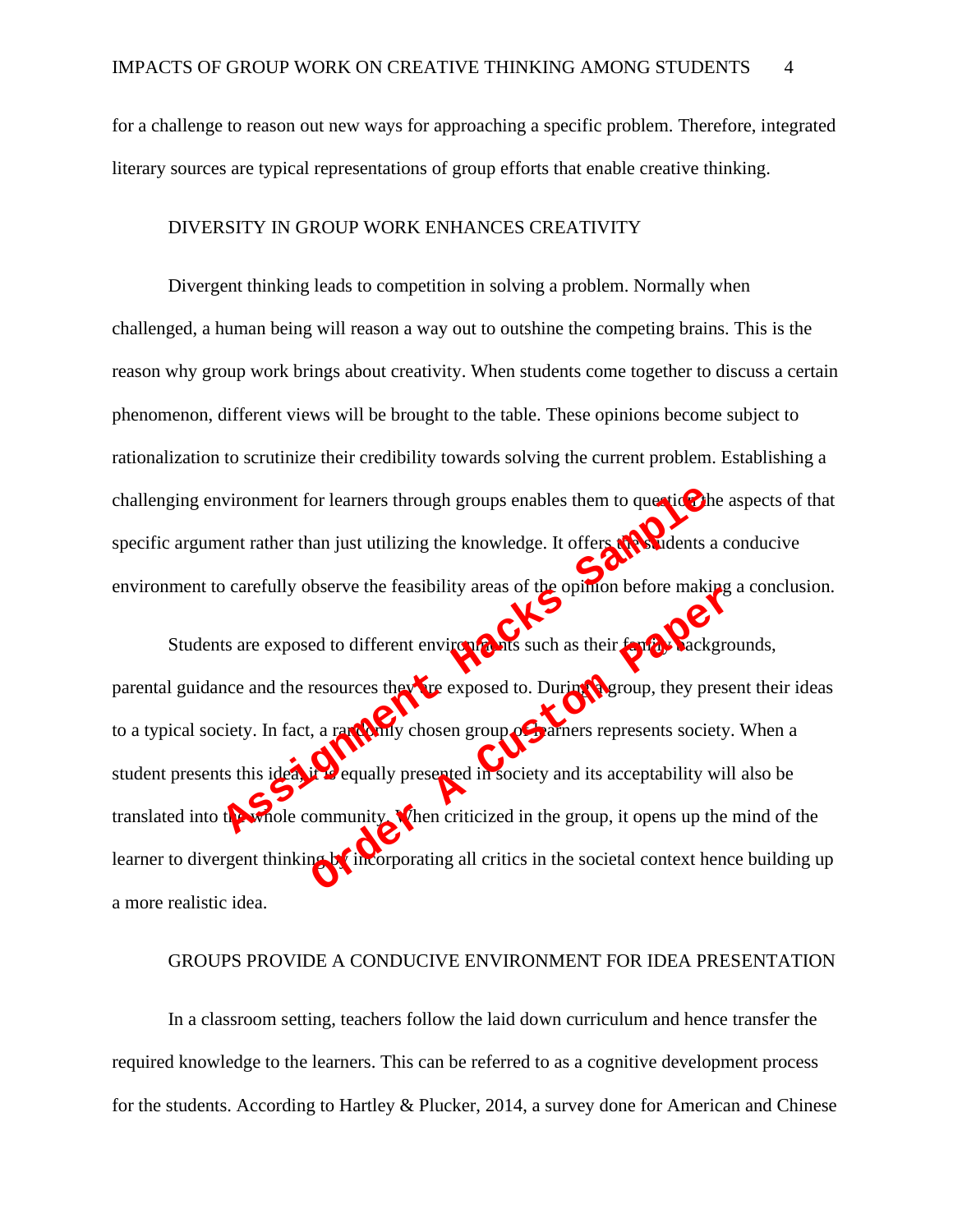Elementary classrooms shows that in most cases, classroom settings do not contribute to creativity. Creative thinking involves a process of mistakes and regeneration of ideas. However, in classrooms, students are not only allowed to make mistakes but are also afraid of criticisms by their teachers. This is why group work creates a conducive environment for enhancing the creative process.

# CLASSROOM TEACHING PRACTICES

The Chinese educational system has been restructured to not only focus on academic success but also engage students in extracurricular activities. In most cases, learners are able to engage in interactive activity when having fun. This may be in form of jokes and games with help improve creative thinking among the learners. The American curriculum has been focusing on standardized learning that places students under the same syllabus and examinations. However, there is reluctance to the way students are scheduled for activities that involve mental development (Niu & Kaufman, 2013). active activity when having fun. This may be in form of jokes and<br>reative thinking among the learners. The American comparation has<br>d learning that places students under the same symbols and examin<br>is is reluctance to the

Games, jokes, and project the main factors that  $\mathcal{L}_{\text{eff}}$  a student think differently from the normal way he or she has been taught. They present a challenge to learners and in the process of trying to solve the challenges, they are able to discover new feasible methods and approaches. It is true that Asian countries have enacted formal policies promoting the integration of creativity in public education than the American system of education. This can be interpreted through observations between the current levels of innovation between the two continents. The Asian countries are fast moving with innovation from technology to business (Hartley & Plucker, 2014). Ce to the way students are Comedia of Synabus and examined<br>the order A custom and a control of the main factors that the a student think different<br>project of main factors that the present a challenge to learners and in the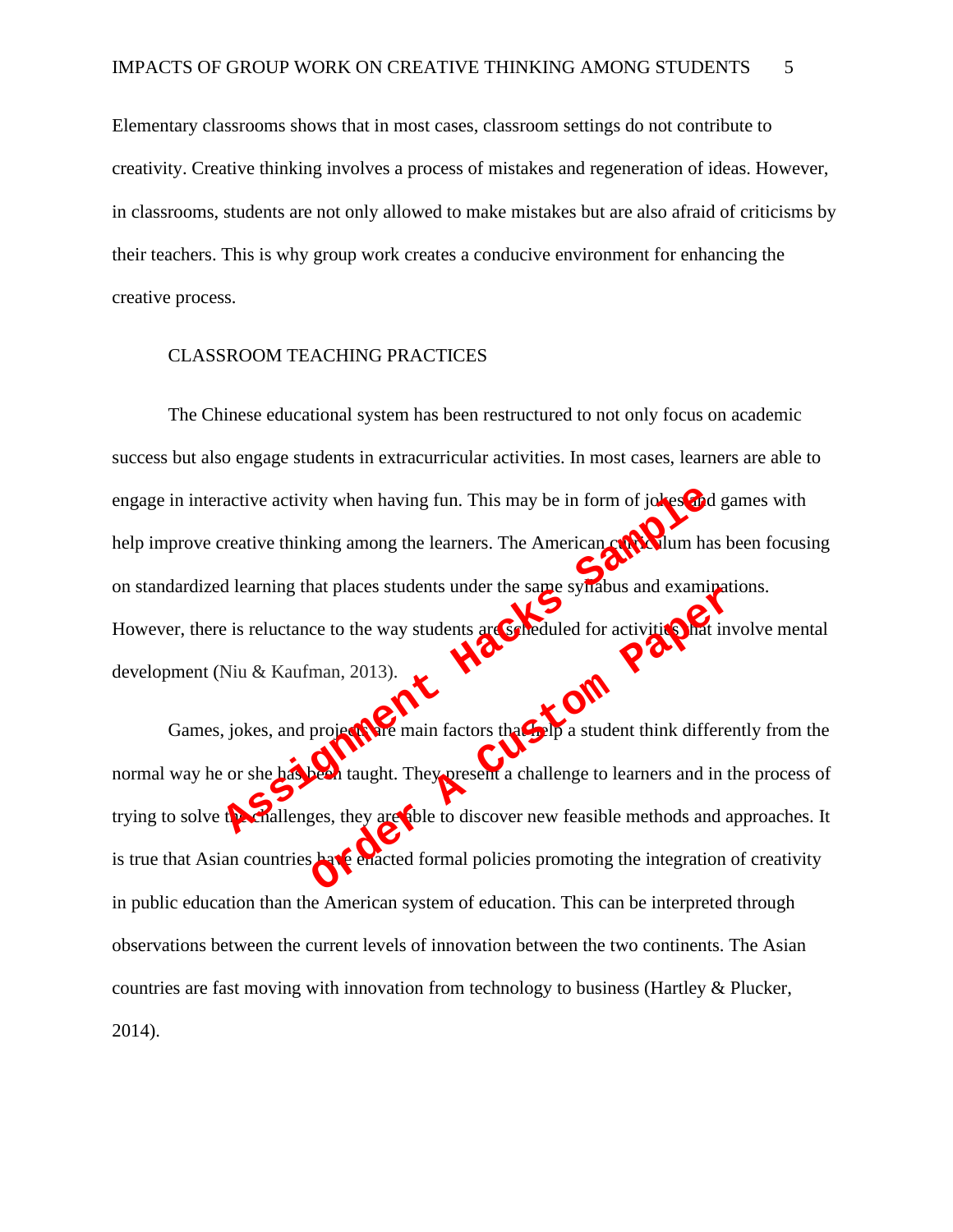### CULTURAL DIVERSITY IN FOSTERING CREATIVITY

Pluut & Curseu, 2013 explains how group work enhances the creative process through diverse interactions. Culture is among the most influential aspects that bring about diversity. The way children have been brought up contributes a lot to their behavioral thinking. For instance, some cultural backgrounds allow children to start carrying out some activities at different ages. In most African countries, for instance, children begin to do some basic things for themselves at tender ages and are able to get more independent earlier. This means that such children are exposed to decision making early in life. This may influence their creativity. However, American and Asian countries invest earlier in their children preferences such as talents, art, and computing. In this case, the educational systems equip students with particular skills in regard to their areas of interest. When these cultural values are brought to gether in a group, students are able to successfully solve a problem by supporting each other in areas of weakness. In addition, ideas which are bred on cultural diversity are  $\mathbf{R}$  acceptable to the socially which exhibit different backgrounds. Globally, most countries have realized the importance of creative thinking in the curriculum and have moved towards restructuring of the educational curriculum to support innovation. this case, the educational systems equip students with paper and a therest. When these cultural values are brought to the paper in a group<br>fully solve a problem by supporting each offer in a group<br>fully solve a problem by a problem by supporting each part in areas of weakers.<br>
Iltural diversity are a corrected be to the party which<br>
bally, most puntities have realized to the party which<br>
and the moved towards to understand the educational<br>

During a group discussion, students are able to understand the information gaps they are experiencing due to their geographical diversity. Some learners are able to access certain phenomenon in which others are not able to. Group work is an avenue therefore for exchanging knowledge and experience for students. During innovation, it is not always that the ideas and the accompanying resources originate from the same person. In fact, a number of people mostly come together and bring in their ideas to make that idea rationally applicable. Most successful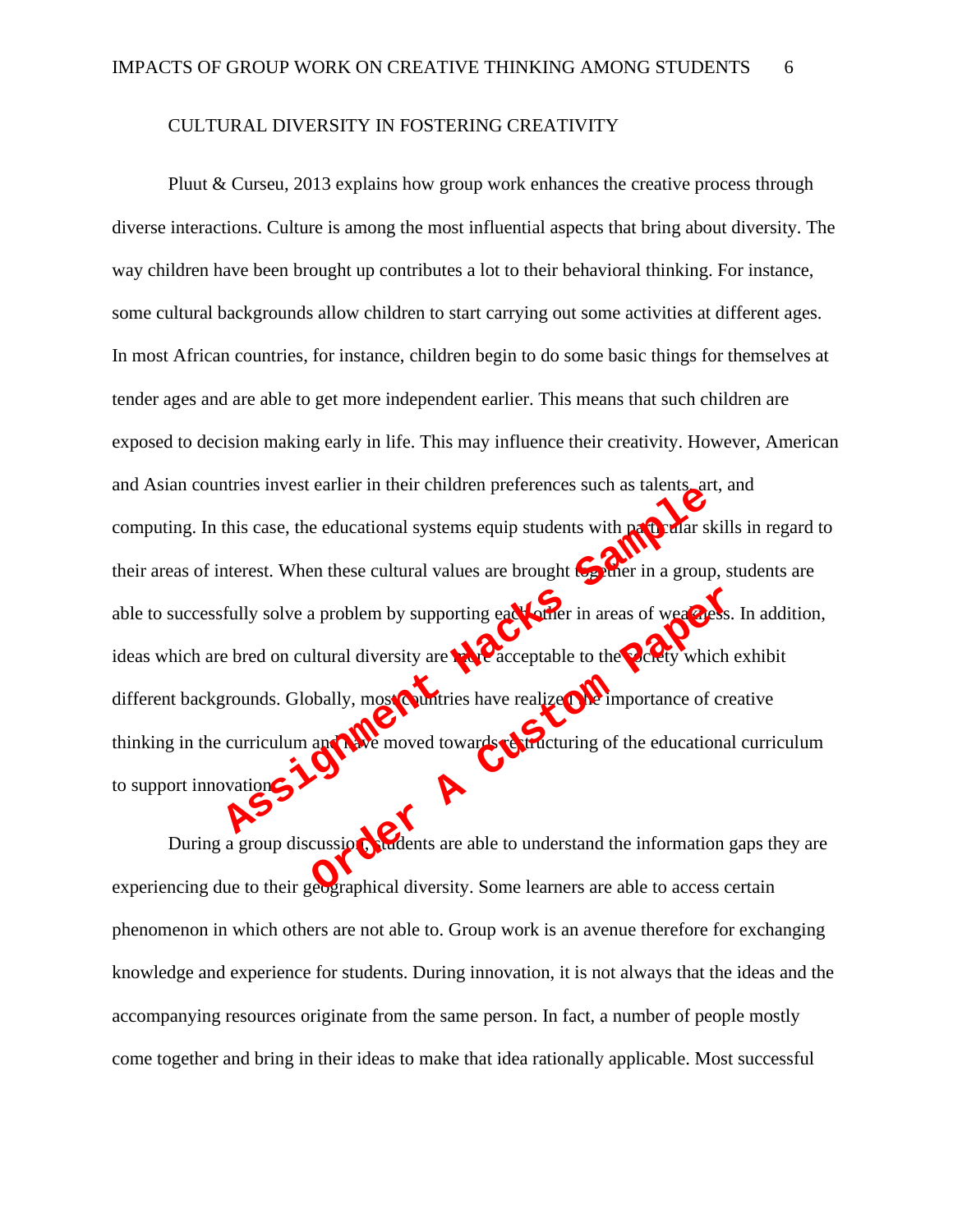businesses were established by partners who took time to exchange knowledge. A feasible idea may fail just because the implementation was not handled by the right minds.

# GROUP WORK ENHANCES COLLABORATIVE LEARNING

Collaborative learning involves a group of students learning together or working to solve a problem as one. This aspect greatly contributes to creative thinking in that it brings about a competitive environment for learners. Ideas are raised, corrected and challenged in the group and hence enabling students to appreciate the new knowledge.

#### MOTIVATION EFFECT

Working as a group to solve a problem is motivational than alone. This is because psychologically, all minds are focused on finding the solution and that it would be shameful for everyone in the group if the problem ends up unsolved. This challenging environment helps to commit to minds together giving attention to  $\mathcal{C}$  detail suggested  $\mathcal{C}$  the group members until a solution is found. By doing so, students are able to recognize the importance of a universal approach towards a problem. When thinking alone, only may be tempted to rest on their comfort zones and accept defeat. This is overturned the a group setting when all minds are focused on the same thing (Berg & Volkmann, 20 **OBJECTIONS** But a group to solve a problem is motivational than alger This is<br>y, all minds are focused on finding the solution of that it would be<br>group if the problem ends up unsolved this challenging environments<br>ds together giving e problem ends up unsolved this challenging environments<br>giving attention to the detail suggested by the group m<br>ng so, student are able to recognic the importance of a<br>my setting along the map may be tempted to rest on t<br>

The most common objections to the use of groups to enhance creative thinking among students are time consumption and the probability of discouragements. It is true that group work takes time from the organization of the members to arrive at a common agreement. However, it is possible to overcome these challenge by ensuring time consciousness. To easily organize the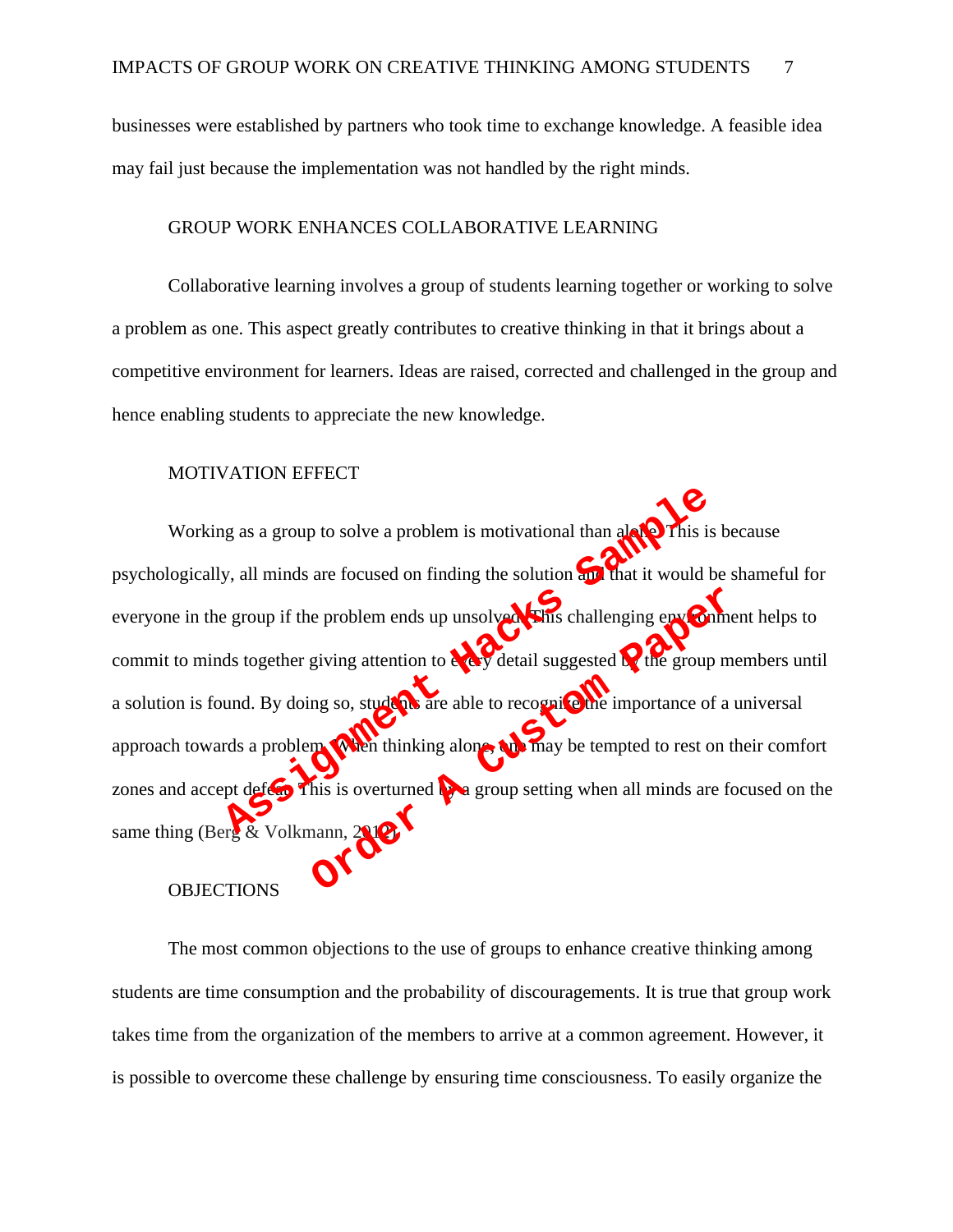group, it is important to have a responsible and competent group leader who is able to mobilize the members to cooperate. To ensure that a group observes certain rules and regulations to governing its participants, such laws should be structured and their respective punishments to ensure they are observed. The teacher is mostly responsible for ensuring discipline is upheld in these groups and hence conduct them effectively. However, the teachers should give freedom for discussions among the students while ensuring the environment for all students' contributions is maintained.

To minimize the time for reaching a consensus, the group members should ensure that their contributions are both relevant and rational to the topic of discussion. This may be made easier by observing corrections positively and defending a position with a concrete background. This approach enables to eliminate any possible long arguments which may not be very fruitful. To make sure that these aspects are observed, members of a group should be selectively focused towards common objectives. Therefore, elimination of any possible distracters should be done earlier enough to avoid time wastage. In conclusion, group work enhances creativity by bringing to gether various support aspects of conducive, diverse, rational, exploratory and competitive thinking. The common factors that make group work more effective are cultural backgrounds, extracurricular activities, collaborative learning, divergent thinking, knowledge exchanges, and **behavioral thinking modeling.** Creative thinking is the source of innovation. Most leading economies are first innovators and continue to invest heavily in creative thinking to bring forth learners who are transformative through new ideas for living. The term of the sense of the sense of the sense of the sense of the sense of the sense of the sense of the sense of the sense of the sense of the sense of the sense of the sense of the sense of the sense of the sense of th Extractive of the thinking modeling. Creative thinking is the set of the thinking modeling. Creative thinking is the set of conductive of thinking. The company faspects of conductive, divergently activities, collaborative